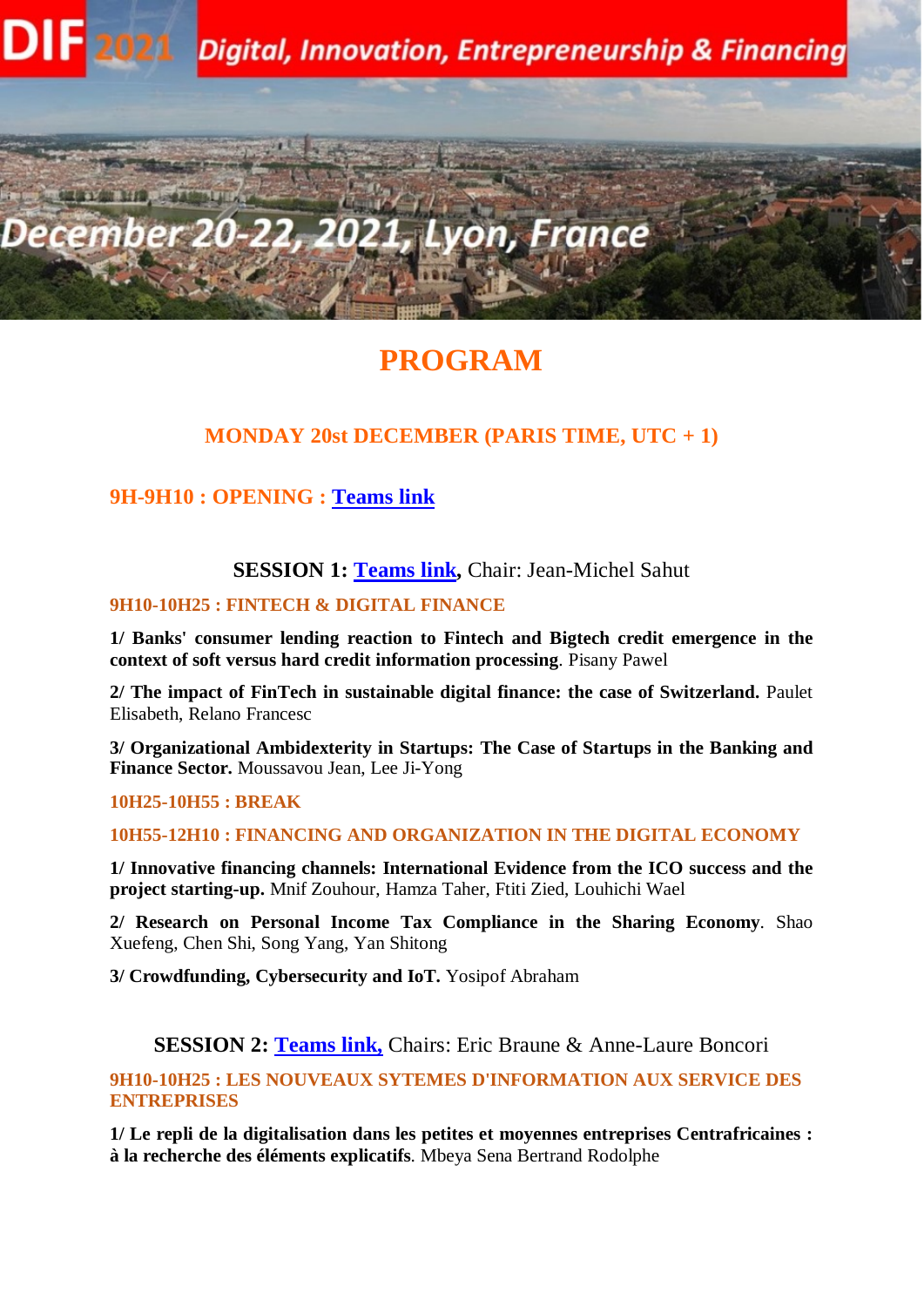**2/ Quelles technologies pour le partage d'information dans le cadre d'une entreprise familiale ? le cas d'un ERP concurrencé par WeChat dans une PME familiale de l'industrie automobile chinoise.** Guechtouli Manel, Lissillour Raphael

**3/ The digital transformations as a key facilitator of accounting change: towards a new dynamic understanding of interdisciplinary impacts on accounting information systems.**  Mohammad Ahmed

#### **10H25-10H55 : BREAK**

#### **10H55-12H10 : NEW CONSTRAINTS AND VALUABLE OPPORTUNITIES**

**1/ The Constraints That Digital Technologies Can Exert On Organizational Practices: Findings From The Study Of A Sales System In The Outdoor Advertising Industry.** Laaroussi Ouiame, Laaroussi Amale, Alaoui Lalla Amina, Lissaneddine Zakaria

**2/ The country-level drivers of crowdfunding platform creation in Africa: an institutional theory perspective**. René Guy Omenguele, Yimpi Mbouolang

**3/ What is digital transformation? A genealogical study.** Iraqi Ahmed, Béduneau-Wang Laurent

### **SESSION 3: [Teams link,](https://teams.microsoft.com/l/meetup-join/19%3ameeting_MWNjZTlhNjEtZDUyNi00MWRlLTliYjQtMDBjNmYxNmRjNjcy%40thread.v2/0?context=%7b%22Tid%22%3a%2241de3d62-e522-457d-af39-e4a9ecf064f8%22%2c%22Oid%22%3a%221f9f3c27-d044-4d2d-942f-5886ebad09ab%22%7d)** Chair: Yousra Hallem

#### **9H10-10H25 : CUSTOMERS EMPOWERMENT**

**1/Customer empowerment and engagement behaviours influencing value for fintech customers: An empirical study from India**. Archana Nayak Kini, Basri Savitha

**2/Le rôle de la foule dans le processus d'innovation collaborative : de l'expertise à la contribution.** Hetet Blandine, Lemoine Laurence, Guesmi Samy

**3/ Les Z, Une Génération Paradoxale - Conséquences Organisationnelles De Ses Caractéristiques Psychosociologiques.** Vigneron Paul, Pelé Martine

#### **10H25-10H55 : BREAK**

**10H55-12H10 : INFORMATION IN THE NEW DIGITAL LANDSCAPE**

**1/ The impact of information quality on customer-brand engagement in the Emerging Computational Advertising Landscape.** Cui Yuting, Lissillour Raphael, Duan Chunlin

**2/Using Digital Technologies To Promote Nutrition Label: Facilitating Information Attainment To Empower Consumer**. Bally Frédéric, Gauthier Caroline, Fornerino Marianela

**3/Explaining the Intention to Use a Health Tracking Application During the Pandemic.**  Shahidi Niousha, Tossan Vesselina, Bourliataux-Lajoinie Stéphane, Cacho-Elizondo Silvia

#### **12H10-13H30 : LUNCH**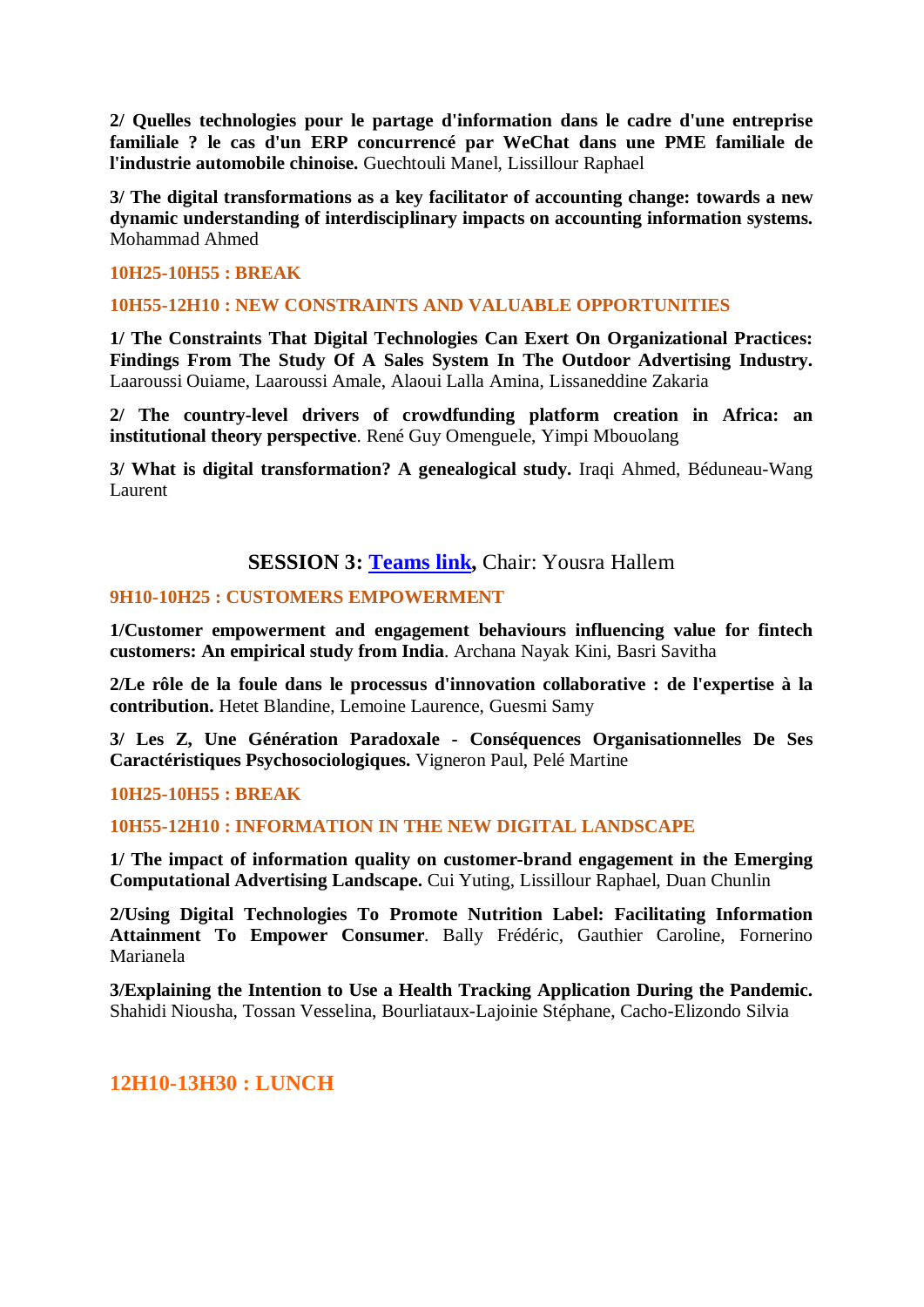### **SESSION 1: [Teams link,](https://teams.microsoft.com/l/meetup-join/19%3ameeting_ZWNlMDVjY2MtYmUyNS00MTAxLTljMGMtN2NjMWIwYTJkNGU3%40thread.v2/0?context=%7b%22Tid%22%3a%2241de3d62-e522-457d-af39-e4a9ecf064f8%22%2c%22Oid%22%3a%226369320a-2826-4fab-ab34-9fd6f78079dd%22%7d)** Chair: Jean-Michel Sahut

#### **13H30-14H45 : MANUFACTURING AND LOGISITCS: FROM WORST TO BEST**

**1/ Human trafficking and digitalization: The case of juvenile prostitution.** Paché Gilles

**2/ L'innovation logistique au service de la collaboration client-fournisseur dans le secteur de la santé : une étude de cas exploratoire**. Beaulieu Martin, Bentahar Omar, Roy Jacques, Bellavia Giuseppe

**3/ Effect of Digital Transformation on Manufacturing Company Performance.** Shao Xuefeng, Wang Di, Song Yang, Shao Hualu, Wang Longqi

### **SESSION 2: [Teams link,](https://teams.microsoft.com/l/meetup-join/19%3ameeting_M2Q5YmQyNjUtNjUwOC00MjZiLTgyNjMtMGIxNDI3NzdlZjQ3%40thread.v2/0?context=%7b%22Tid%22%3a%221eb34f73-38dd-42db-98db-53b54e749d52%22%2c%22Oid%22%3a%2279749557-aa14-4c9f-807b-7f857fc7220d%22%7d)** Chairs: Eric Braune & Anne-Laure Boncori

#### **13H30-14H45 : MANAGERS GOALS AND GOVERNANCE IN A DIGITAL WORLD**

**1/ The influence of directors' past experiences on the choice of successor in family businesses.** Sfeir Soumaya

**2/ Du népotisme au mécanisme de contrôle interne informel : les enjeux managériaux analysés dans les PME familiales au Cameroun**. Souleymanou Kadouamaï

**3/ Sustainable Development Goals Contribution to Entrepreneurial Intention: The Need for Innovative Reflexions.** Khefacha Islem, Haj Salem Haykel

### **SESSION 3: [Teams link,](https://teams.microsoft.com/l/meetup-join/19%3ameeting_MWNjZTlhNjEtZDUyNi00MWRlLTliYjQtMDBjNmYxNmRjNjcy%40thread.v2/0?context=%7b%22Tid%22%3a%2241de3d62-e522-457d-af39-e4a9ecf064f8%22%2c%22Oid%22%3a%221f9f3c27-d044-4d2d-942f-5886ebad09ab%22%7d)** Chair: Yousra Hallem

#### **13H30-14H45 : TIC, IA ET PRISE DE DECISION**

**1/ Le secteur des transports au prisme de l'influence des TIC et de l'IA sur les disruptions des villes dans le cadre des transitions énergétiques et numériques.** Du Castel Viviane, Schoch Patrice

**2/ L'Être humain face à l'AI; soumis ou dominant**. Farzaneh Faranak, Boyer André

**3/ Les déterminants de l'attractivité des médecins sur les réseaux sociaux : Une étude exploratoire.** Hentati Zoubeida, Abbes Intissar, Hallem Yousra

# **15H00-16H00 : Keynote speech by Prof. David B. AUDRETSCH, Indiana University: "Entrepreneurship in the Digital Era" – [Teams link](https://teams.microsoft.com/l/meetup-join/19%3ameeting_ZWNlMDVjY2MtYmUyNS00MTAxLTljMGMtN2NjMWIwYTJkNGU3%40thread.v2/0?context=%7b%22Tid%22%3a%2241de3d62-e522-457d-af39-e4a9ecf064f8%22%2c%22Oid%22%3a%226369320a-2826-4fab-ab34-9fd6f78079dd%22%7d)**

### **SESSION 1: [Teams link,](https://teams.microsoft.com/l/meetup-join/19%3ameeting_ZWNlMDVjY2MtYmUyNS00MTAxLTljMGMtN2NjMWIwYTJkNGU3%40thread.v2/0?context=%7b%22Tid%22%3a%2241de3d62-e522-457d-af39-e4a9ecf064f8%22%2c%22Oid%22%3a%226369320a-2826-4fab-ab34-9fd6f78079dd%22%7d)** Chair: Jean-Michel Sahut

#### **16H15-17H30 : INTERNATIONAL FINANCE IN A DIGITAL WORLD**

**1/ The potential impact of financial portability measures on mortgage refinancing: Evidence from Chile**. Madeira Carlos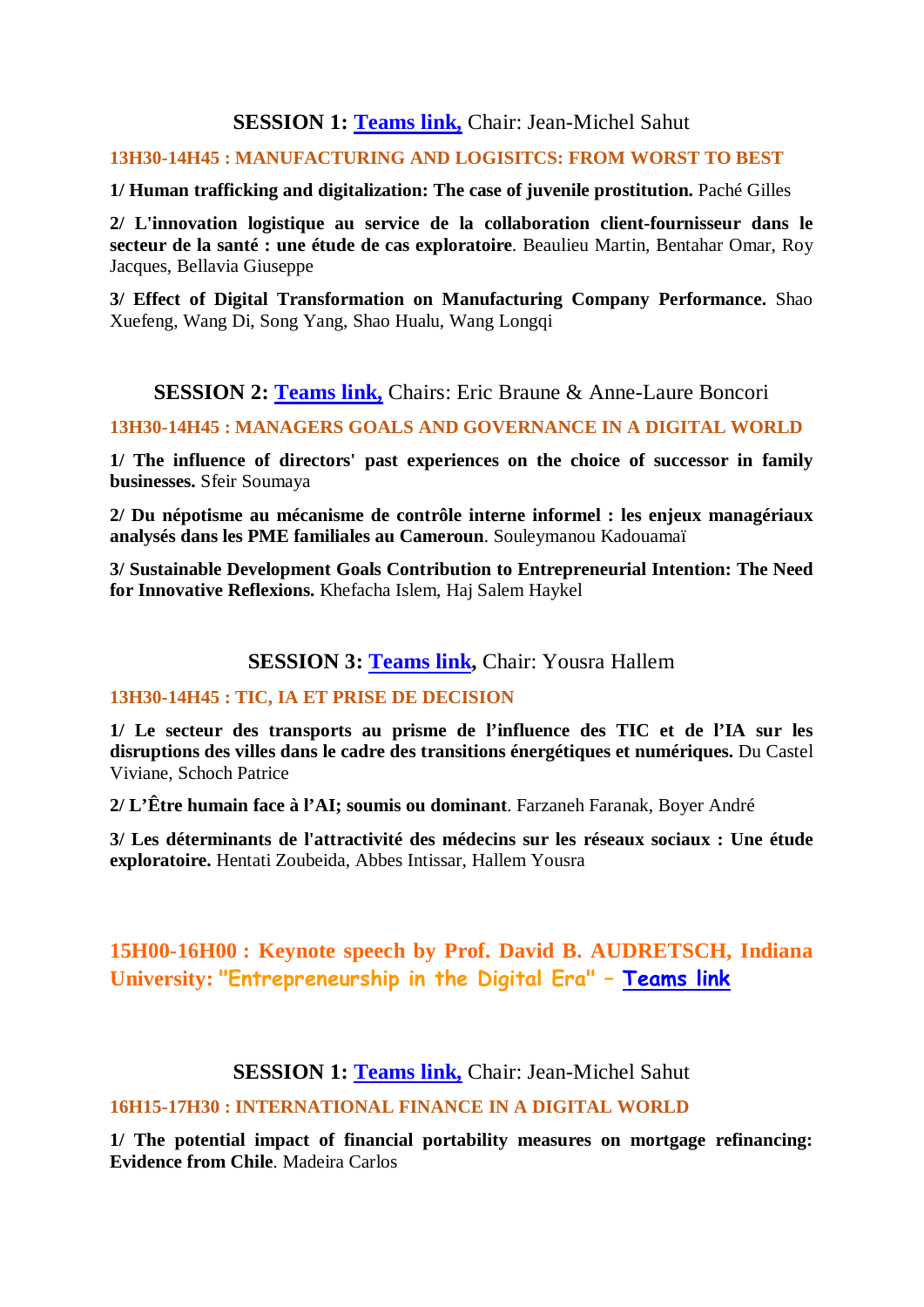**2/ Cross-Border Venture Capital Valuation: Business-Cycle, Distance, and Institutional Factors.** Berre Max

**3/ What Role of the FDI-R&D Nexus in Opportunity and Necessity Entrepreneurship: A Global Perspective.** Gaies Brahim, Nakhli Mohamed Sahbi

#### **17H30-17H50 : BREAK**

#### **17H50-19H05 : BLOCKCHAIN**

**1/ Scientific knowledge production of blockchain: A boundary object or a disruptive change?.** Li Yuan, Azan Wilfrid

**2/ Nouveau paradigme d'évaluation ouverte de la valeur blockchain grâce aux outils d'agilisation de l'innovation**. Chaudron Laurent, Paun Florin, Vaileanu Ingrid

**3/ Towards carbon negative? Tracking the changing perceptions of Blockchain through 10 years.** Errami Youssef, Sahut Jean-Michel, Deisting Florent

**SESSION 2: [Teams link,](https://teams.microsoft.com/l/meetup-join/19%3ameeting_M2Q5YmQyNjUtNjUwOC00MjZiLTgyNjMtMGIxNDI3NzdlZjQ3%40thread.v2/0?context=%7b%22Tid%22%3a%221eb34f73-38dd-42db-98db-53b54e749d52%22%2c%22Oid%22%3a%2279749557-aa14-4c9f-807b-7f857fc7220d%22%7d) Chairs: Eric Braune & Anne-Laure Boncori** 

#### **16H15-17H30 : FINANCING IN THE DIGITAL ECONOMY**

**1/ An Entrepreneur's Choice of Crowd-funding or Venture Capital Financing: A Behavioural Economics Approach**. Fairchild Richard, El-Fakir Adi

**2/Study of The Relationship Between Public and Private Venture Capitalists in France: A Qualitative Approach.** Labbe Jonathan

**3/ Crowdfunding through the prism of participation: proposal of a model providing for the integration of causes and consequences.** Trespeuch Leo, Robinot Elisabeth, Valette Florence Pierre

#### **17H30-17H50 : BREAK**

#### **17H50-19H05 : L'APPRENTISSAGE ET L'ENGAGEMENT DANS LA NOUVELLE ECONOMIE NUMERIQUE**

**1/ Entrepreneuriat et** *Serious game***: panorama et portée des nouveaux outils numériques de formation.** Akdim Hamid, Schoch Patrice

**2/ La digitalisation de l'accélérateur et l'apprentissage entre pairs vus selon la perspective de la liminalité**. Niamie Yabo Octave

**3/Comment un** *Serious game* **peut-il améliorer l'engagement et l'expérience d'une prise en charge hospitalière d'enfants ? Le cas du « Héros, c'est toi ».** Minchella Delphine, Vincotte Edouard, Joffre Clemence

### **SESSION 3: [Teams link,](https://teams.microsoft.com/l/meetup-join/19%3ameeting_MWNjZTlhNjEtZDUyNi00MWRlLTliYjQtMDBjNmYxNmRjNjcy%40thread.v2/0?context=%7b%22Tid%22%3a%2241de3d62-e522-457d-af39-e4a9ecf064f8%22%2c%22Oid%22%3a%221f9f3c27-d044-4d2d-942f-5886ebad09ab%22%7d)** Chairs: Wilfrid Azan & Yousra Hallem

**16H15-17H30 : EMPOWERMENT ET PERFORMATIVITE DANS LE MONDE NUMERIQUE**

**1/ La philanthropie se digitalise…L'altruisme se volatilise ? Analyse des déterminants aux dons en ligne.** Trespeuch Leo, Robinot Elisabeth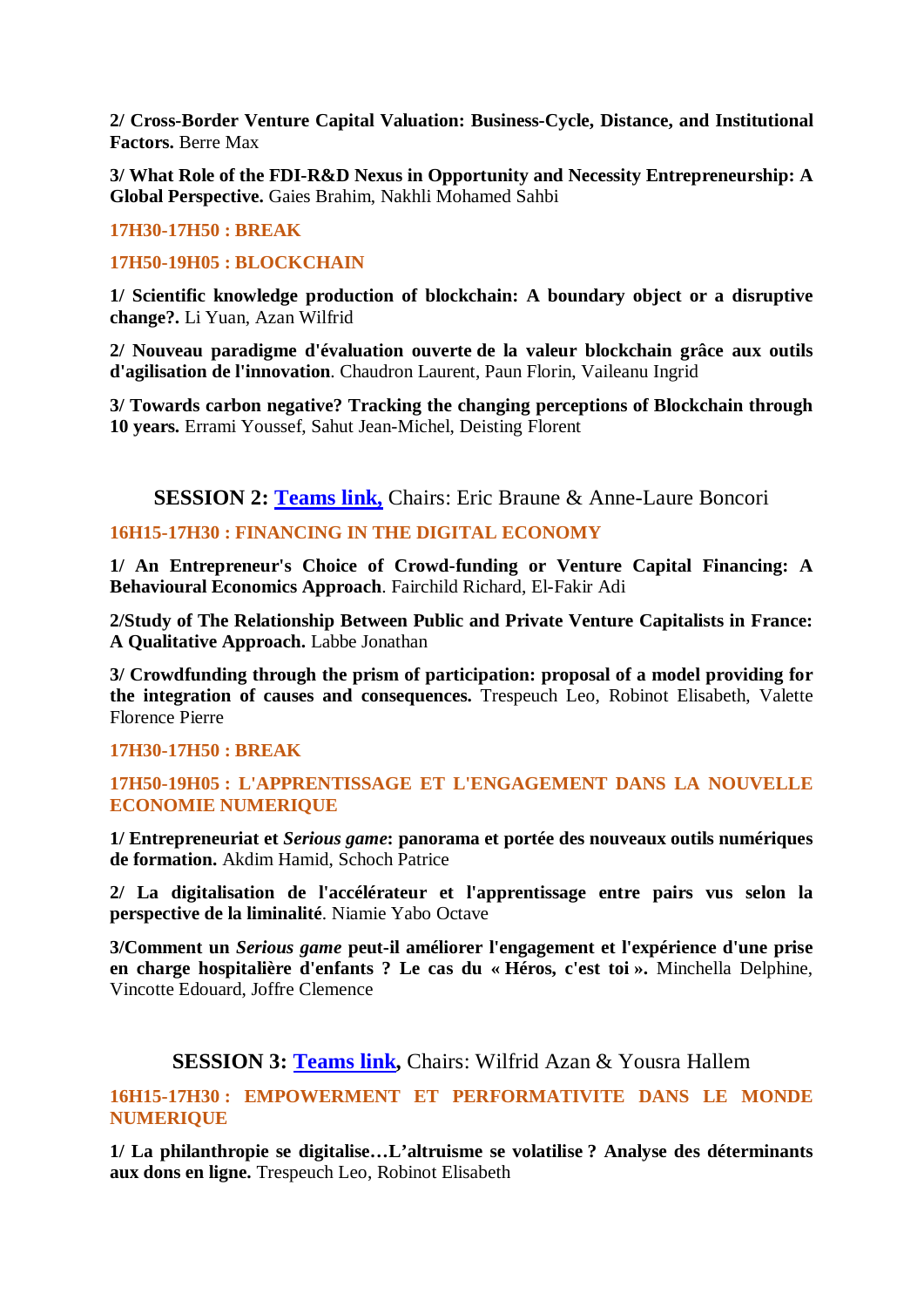**2/La transformation numérique des PME à la lecture de la théorie des capacités et de l'empowerment.** Saoudi Lynda

**3/Performativité de la technologie et création de valeur dans un centre d'expertise.** Bchir Azza

**17H30-17H50 : BREAK**

#### **17H50-19H05 : EMPOWERMENT, DISCIRIMINATION AND REACTANCE IN THE DIGITAL ECONOMY**

**1/ Uncovering Racial Discrimination in Algorithmic Lending: The case of Model-Agnostic Interpretation Methods.** Neelakantan Parvati, Agarwal Shivam, Muckley Cal

**2/Reactance behaviors in customer relationship management: An experimental study in audit sector**. Manita Riadh, Elommal Najoua

**3/The influence of empowerment leadership on team performance: The mediating role of shared leadership.** Ben Sedrine Sinda, Chemli Horchani Samah, Ben-Mrabet Seifeddine

### **TUESDAY 21st DECEMBER (PARIS TIME, UTC + 1)**

**SESSION 1: [Teams link,](https://teams.microsoft.com/l/meetup-join/19%3ameeting_MjEwOGM2ZDAtNmRjYi00MTAxLWFmZDAtNTdjYzg5MjVhMjYx%40thread.v2/0?context=%7b%22Tid%22%3a%2241de3d62-e522-457d-af39-e4a9ecf064f8%22%2c%22Oid%22%3a%226369320a-2826-4fab-ab34-9fd6f78079dd%22%7d)** Chair: Jean-Michel Sahut

#### **9H10-10H25: DIGITAL TECHNOLOGIES DRIVE NEW CAPACITIES**

**1/ Exploring the link between digital capabilities and innovation performance in Greek enterprises: The mediating role of absorptive capacity.** Stamopoulos Dimitrios, Dimas Petros, Kastelli Ioanna, Tsakanikas Aggelos

**2/ The Impact of Digital Platform Capability on Entrepreneurial Capability: The Mediating Role of Network Orientation and Knowledge Resource Acquisition.** Wang Litong, Song Yang, Sahut Jean-Michel

**3/ Virtual and multicultural students projects as a critical competence – a comparative research study based on used practices of academics from the eastern European universities.** Andrzej Pawluczuk

#### **10H25-10H55: BREAK**

**10H55-12H10: THE DRIVERS OF FIRMS PERFORMANCE IN THE DIGITAL ECONOMY**

**1/ Seizing opportunities for international growth – The case of Iliad and the Italian mobile telecommunications market.** Pierre Vialle, Jason Whalley, Shengxing Yang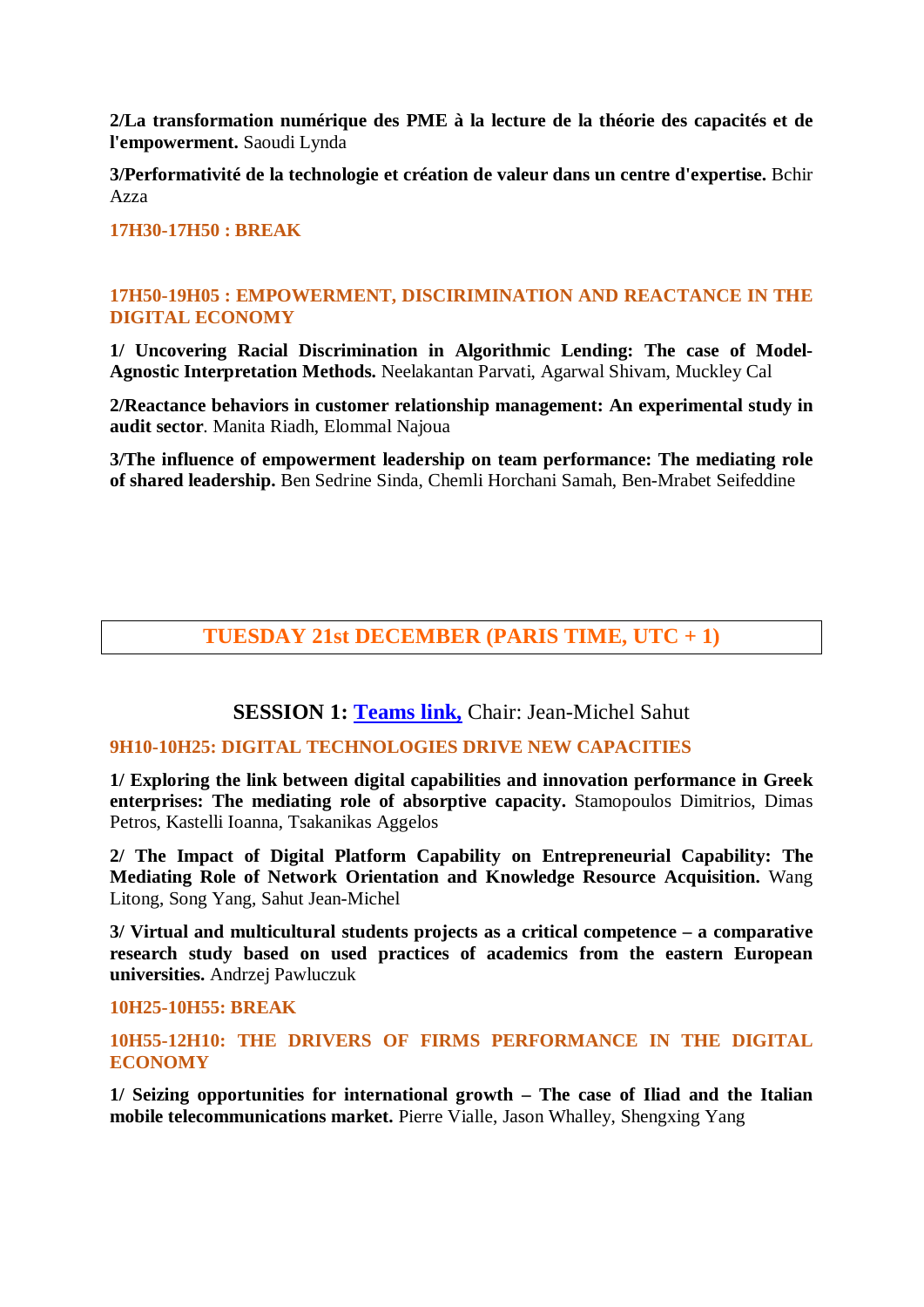**2/ Impact of Internet Technology on Spatial Technological Heterogeneity: Openness or Convergence: An Empirical analysis of provincial data in China.** Xuefeng Shao, Di Wang, Xinda Li, Hualu Shao

**3/ The impact of network centrality and openness on corporate performance: a mediation moderation analysis using the Analytic Hierarchy Process.** Lissillour Raphael, Cui Yuting, Chen Weijian, Chen Qianran

### **SESSION 2: [Teams link,](https://teams.microsoft.com/l/meetup-join/19%3ameeting_OGU1NGViN2MtMGRiYi00ZjNkLWI3ODAtYzFlNTJkMjc5MmRm%40thread.v2/0?context=%7b%22Tid%22%3a%221eb34f73-38dd-42db-98db-53b54e749d52%22%2c%22Oid%22%3a%2279749557-aa14-4c9f-807b-7f857fc7220d%22%7d)** Chairs: Eric Braune & Anne-Laure Boncori

#### **9H10-10H25: USES AND MARKET**

**1/ Inked subcultures 2.0 - market boundary-spanning in liminal spaces.** Lichy Jessica, Dutot Vincent, Kevin Pon

**2/ Employer Branding Through Social Media: The Case of Moroccan Customer Relation Centers.** Lissaneddine Zakaria

#### **10H25-10H55: BREAK**

#### **10H55-12H10 : LES NOUVELLES ORGANISATIONS**

**1/ Adoption des nouvelles technologies rizicoles : une solution pour la sécurité alimentaire au Sénégal.** Kabou Albertine, Ndiaye Babacar

**2/ Les déterminants du succès de l'externalisation des systèmes d'informations : Etude empirique auprès des entreprises tunisiennes.** Daly Imed, Lakhal Lassaad

**3/ From Industry 4.0 to Supply chain 4.0: Digital solutions to fight COVID-19 pandemic.**  Mrad Mariem, Jaussaud Jacques, Boujelbene Younes

### **SESSION 3 : [Teams link,](https://teams.microsoft.com/l/meetup-join/19%3ameeting_YzQwMDIyYmMtYmU2NC00YTA0LWFmYTMtZjAwY2M3NjhjZmE4%40thread.v2/0?context=%7b%22Tid%22%3a%2241de3d62-e522-457d-af39-e4a9ecf064f8%22%2c%22Oid%22%3a%221f9f3c27-d044-4d2d-942f-5886ebad09ab%22%7d)** Chair: Patrice Schoch

### **9H35-10H25 : LA FINANCE DIGITALE**

**1/ Les déterminants traditionnels de la structure du Conseil d'Administration dans les Systémes Financiers Décentralisés et Gestion du Portefeuille de Crédit.** Diallo Mamadou Fadel

**2/ L'inclusion financière par les services de téléphonie mobile au sein de l'Union économique et Monétaire Ouest Africaine (UEMOA).** Ndione Mamadou, Malou Jonas Bertin

#### **10H25-10H55 : BREAK**

#### **10H55-12H10: DECISION MAKING IN THE DIGITAL WORLD**

**1/ Compétences Analytiques et L'efficacité De La Prise De Décision : Une Etude Empirique Des Entreprises Marocaines.** Ghanouane Karim, Taoufik Benkaraache

**2/ L'intégration de l'intelligence économique et stratégique aux processus décisionnels des organisations non économiques.** Patrice Schoch

**3/ Généralisation de l'usage du Big data en finance, entre mythes et réalités : une approche par le travail institutionnel.** Liottier Miguel, Delecolle Thierry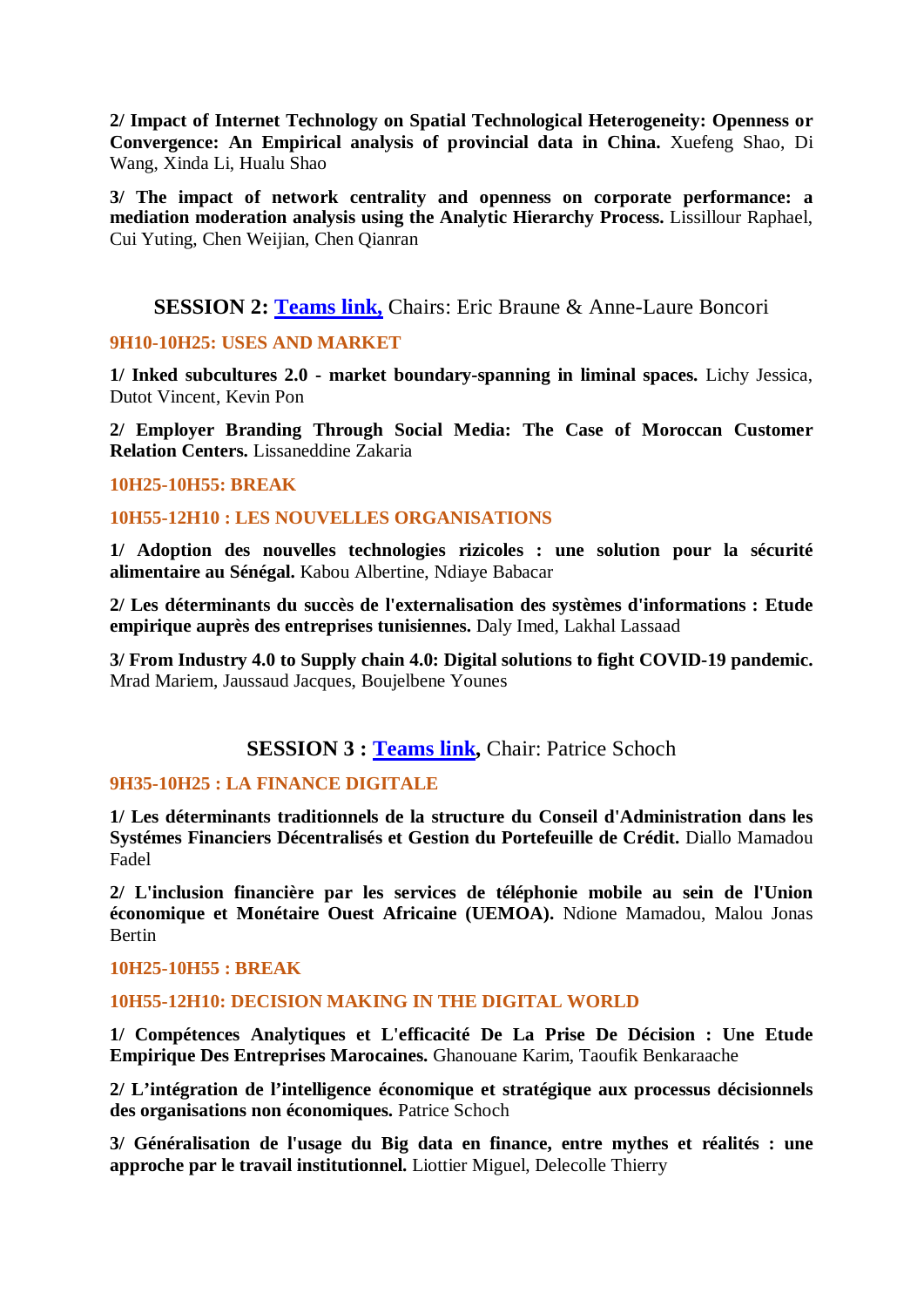**SESSION 4 : [Teams link,](https://teams.microsoft.com/l/meetup-join/19%3ameeting_NTBkZThiNDEtMjI2Yi00ZmMxLWJjOGYtM2RmODYyYTQ0ZDlm%40thread.v2/0?context=%7b%22Tid%22%3a%2241de3d62-e522-457d-af39-e4a9ecf064f8%22%2c%22Oid%22%3a%2253a7f183-c631-43e1-9568-65640adbad3b%22%7d)** Chairs: Rafal Maciag & Rey Dang

#### **10H55-12H10 : L'ACQUISTION DE COMPETENCES NOUVELLES**

**1/ L'innovation dans les Organisations Publiques Marocaines: vers une Approche Ouverte et Collaborative.** Otmani Ayoub

**2/ Le changement culturel lié à une expatriation: rôle de la GRH face à une situation d'inadaptation.** Louzir Anissa

**3/ Le comportement d'adoption des technologies d'e-learning dans les universités marocaines: vers une étude exploratoire.** Nouib Abdellah, Moubarik Redouane

# **12H10-13H30 : LUNCH**

**SESSION 1: [Teams link,](https://teams.microsoft.com/l/meetup-join/19%3ameeting_MjEwOGM2ZDAtNmRjYi00MTAxLWFmZDAtNTdjYzg5MjVhMjYx%40thread.v2/0?context=%7b%22Tid%22%3a%2241de3d62-e522-457d-af39-e4a9ecf064f8%22%2c%22Oid%22%3a%226369320a-2826-4fab-ab34-9fd6f78079dd%22%7d)** Chairs: Jean-Michel Sahut & Rafal Maciag

#### **13H30-14H45: BIG DATA AND INVESTMENT DECISION**

**1/ Big Data et crédit: risques et opportunités pour l'emprunteur.** Haouat Asli Meriem, Bensebaa Faouzi

**2/ Big data, artificial intelligence and ethical Investing.** Urom Christian, Ndubuisi Gideon, Khaled Guesmi

**3/ Research on profit motive, settlement strategy and platform development.** Xiaoqian Pang, Zhiyuan Zhang

#### **14H45-15H00 : BREAK**

#### **15H00-16H15: FAKE REVIEWS & NATURAL LANGUAGE PROCESSING**

**1/ Don't Believe Everything You Read! The Cues and Consequences of Fake Online Product Reviews.** Jiang Ying, Harrison-Walker L. Jean

**2/ Do Positive Online Reviews Promote Consumers' Purchase Intention?** Wang Litong**,** Song Yang

**3/ Empowerment, Discrimination and Reactance in the Digital Economy.** Maria Petrescu, Haya Ajjan, Dana L. Harrison

**4/ Advanced language models as a new management reality in an organization.** Maciag Rafal

#### **16H40-17H10 : BREAK**

#### **17H10-18H25 : ENTREPRENEURIAT**

**1/ Les processus entrepreneuriaux au sein des Industries Culturelles et Créatives.**  Mélanie Fournier, Fabienne Villeseque-Dubus, et Marie Da Fonseca

**2/ Evaluation de la recherche française en entrepreneuriat : Une revue systématique de la littérature de 1986 à 2020.** Ado Istifanous

**3/ Les déterminants de l'intention de la participation des étudiants entreprenants au crowdfunding.** Mazra Math, Antoine-Marie Gouche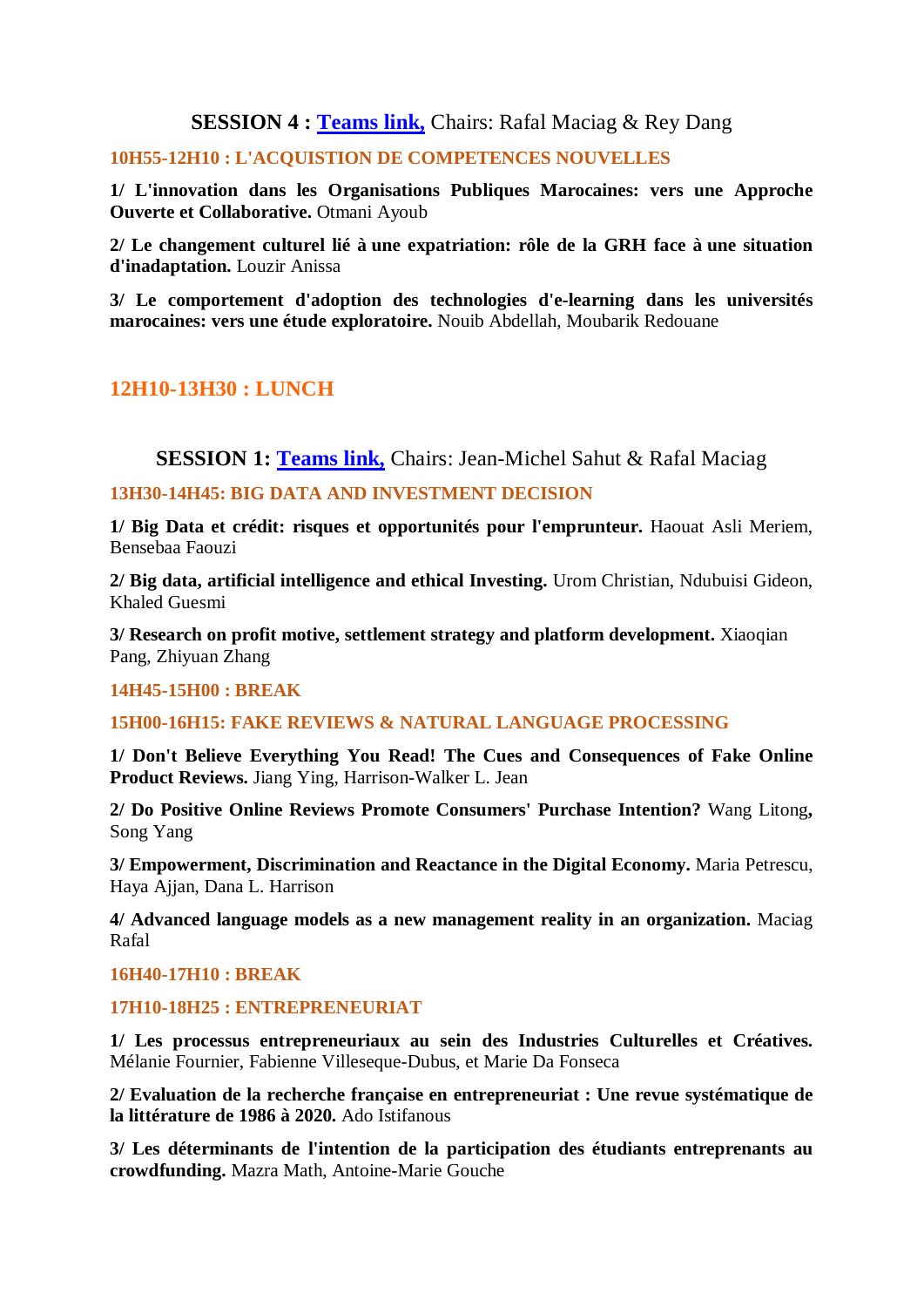### **SESSION 2: [Teams link,](https://teams.microsoft.com/l/meetup-join/19%3ameeting_OGU1NGViN2MtMGRiYi00ZjNkLWI3ODAtYzFlNTJkMjc5MmRm%40thread.v2/0?context=%7b%22Tid%22%3a%221eb34f73-38dd-42db-98db-53b54e749d52%22%2c%22Oid%22%3a%2279749557-aa14-4c9f-807b-7f857fc7220d%22%7d)** Chair: Eric Braune

**13H30-14H45 : LES NOUVELLES FORMES DE PARTICIPATION ET DE COLLABORATION** 

**1/ L'apport du réseau chez les mampreneurs en Côte d'Ivoire.** Domoa Danielle, Eba Amoan Edwige N'da

**2/ Are online microfinance platforms a threat or an opportunity for hometowns associations: an exploratory case study on Malian hometowns associations.** Ngaba Aboudi Ursule

**3/ Les fondements théoriques du comportement d'adoption des technologies d'information.** Ma Elainin Cheikh Naama, Nouib Abdellah

**14H45-15H00 : BREAK**

**15H00-16H15 : L'INNOVATION ENTREPRENEURIALE ET L'ECONOMIE NUMERIQUE** 

**1/ Intention d'adoption des plateformes de Crowdfunding: une mise à contribution séquentielle des caractéristiques sociales, de la compétence digitale et de la compétence entrepreneuriale de l'entrepreneur.** Rene Guy Omenguele, Yimpi Mbouolang,

**2/ L'innovation entrepreneuriale: une stratégie fondée sur le numérique, les projets à mission et l'hybridation de domaines mutuellement complétifs.** Giacomoni Gilbert, Dang Rey

**3/ Les sources d'information et leur influence sur l'innovation dans les PME manufacturières ivoiriennes.** Theophile Serge Nomo, Salimou Bamba, Guy Michel Yedagne

#### **16H15-16H45 : BREAK**

#### **16H45-18H25: NEW PAYMENT SOLUTIONS**

**1/ L'adoption du mobile money pour les paiements dans les Grandes et Moyennes Surfaces des pays de la CEMAC.** Viviane Ondoua Biwolé, Pius Minja

**2/ Cash in the Pocket, Cash in the Cloud: Cash Holdings of Bitcoin Owners.** Voia Marcel, Balutel Daniela, Huynh Kim, Henry Christopher

**3/ Digital economy, blockchain, machine learning and financial inclusion: the case of decentralised business model for mobile payment platform.** Stankiewicz Emilia

**4/ Bitcoin awareness, ownership and usage: 2016-2020.** Balutel Daniela, Marie-Hélène Felt, Gradon Nicholls, Marcel C. Voia

#### **SESSION 3 : [Teams link,](https://teams.microsoft.com/l/meetup-join/19%3ameeting_YzQwMDIyYmMtYmU2NC00YTA0LWFmYTMtZjAwY2M3NjhjZmE4%40thread.v2/0?context=%7b%22Tid%22%3a%2241de3d62-e522-457d-af39-e4a9ecf064f8%22%2c%22Oid%22%3a%221f9f3c27-d044-4d2d-942f-5886ebad09ab%22%7d)** Chair: Patrice Schoch

#### **13H30-14H45 : LES PERCEPTIONS DE NOUVELLES OPPORTUNITES**

**1/ Perception des innovations digitales par les clients et compétitivité des banques camerounaises.** Francoise Ngo Omam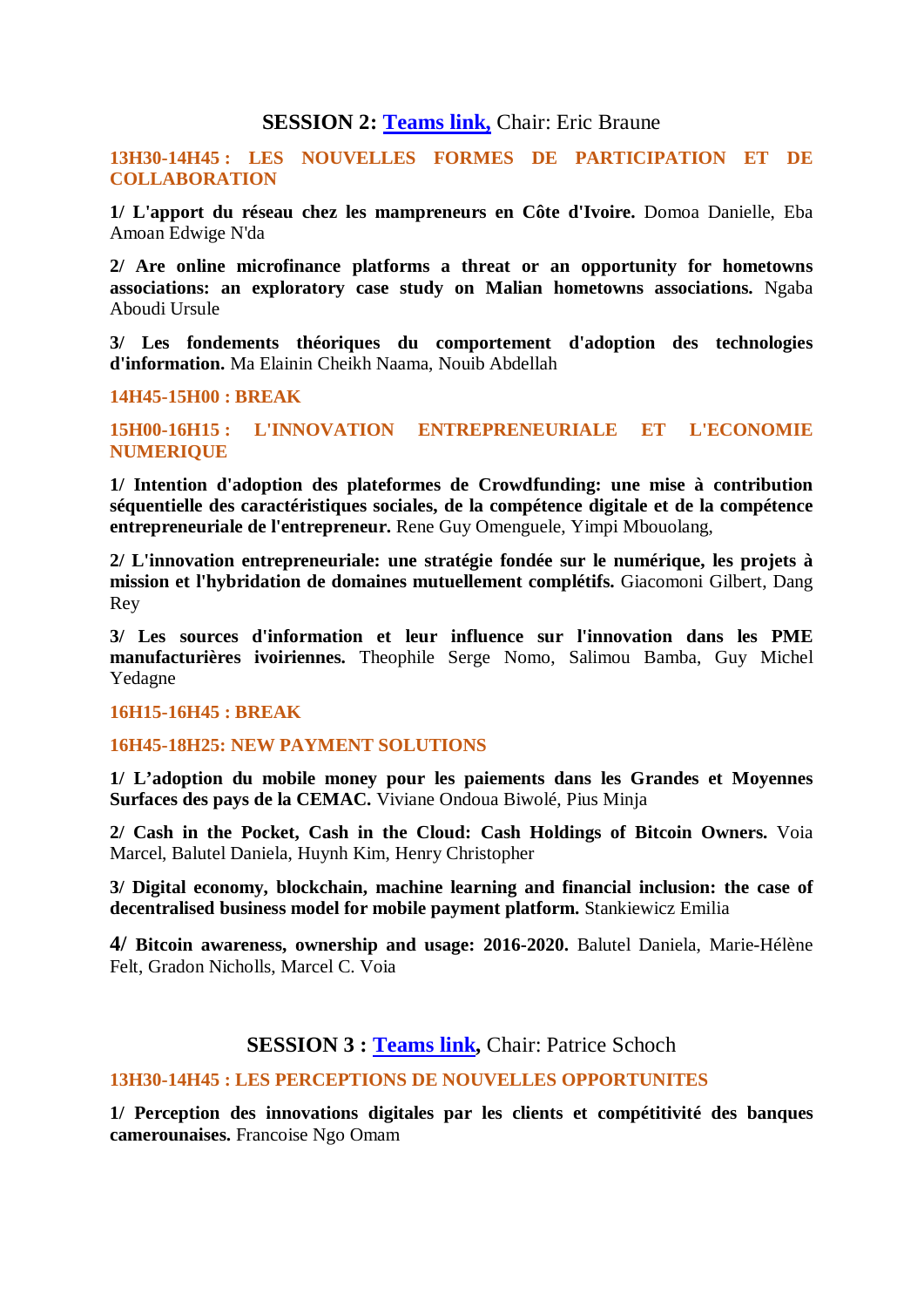**2/ Risque perçu et décision d'investissements spéculatifs en ligne : le rôle de la valeur monétaire perçue et du capital social.** Mazra Math, Antoine-Marie Gouche, Hourenatou

**3/ Proposal for an integrative conceptual framework of advertising effect process in an electronic context: The contributions of social psychology and media communication.**  Redouane Moubarik

#### **14H45-15H00: BREAK**

#### **15H00-16H15: GOVERNANCE**

**1/ Disclosed Peer Effects on Corporate Capital Structure.** Bahman Fathi Ajirlooa, Lorne Switzer

**2/ Activisme actionnarial et gestion des résultats : le cas des sociétés cotées européennes.**  Amsatou Nam

**3/ Can employee share ownership protect employment in the robots' age? Evidence of ESOPs in China.** Huifen Pan

#### **16H15-16H45: BREAK**

#### **16H45-18H25 : PANDEMIE COVID-19, INNOVATION ET FINANCE**

**1/ Crédit fournisseur et performance des PME camerounaises: l'effet modérateur de l'impact de la COVID-19 sur l'entreprise.** Léopold Djoutsa Wamba, Mbaduet Joséphine Florentine, Alain Gilles Foka Tagne

**2/ L'incertitude dans l'acte créatif pendant la pandémie du COVID19 : Vers une « résilience culturelle et sociale** ». Ellouze Nesrine

**3/ Les déterminants de l'octroi de crédit fournisseur : une étude empirique des PMEs camerounaises face à la covid-19.** Monda Larissa

4/ **The Coordinated Development of Financial Industry and Tourism Industry: The case of Hubei Province.** Saci Fateh

#### **SESSION 4 : [Teams link,](https://teams.microsoft.com/l/meetup-join/19%3ameeting_NTBkZThiNDEtMjI2Yi00ZmMxLWJjOGYtM2RmODYyYTQ0ZDlm%40thread.v2/0?context=%7b%22Tid%22%3a%2241de3d62-e522-457d-af39-e4a9ecf064f8%22%2c%22Oid%22%3a%2253a7f183-c631-43e1-9568-65640adbad3b%22%7d)** Chair: Raphael Lissillour

#### **13H55-14H45 : LES NOUVELLES APPROCHES DES QUESTIONS ETHIQUES**

**1/ Apports de l'accompagnement entrepreneurial dans l'appréhension et les trajectoires de financement des femmes entrepreneures Comparaison entre deux incubateurs : un genré et un mixte.** Gibard Pauline, Chalus Sauvannet Marie-Christine,

**2/ L'impact du leadership éthique chez le professeur universitaire sur les comportements déviants des étudiants.** Alaoui Lalla Amina, Lissaneddine Zakaria, Laaroussi Ouiame, Laaroussi Amale

#### **14H45-15H00: BREAK**

#### **15H00-16H45: THE NEW OGRANIZATIONS AND MODELS**

**1/ The challenge of improvisation in change management: a case study in a Chinese subsidiary of a multinational company.** Lissillour Raphael, Rodriguez Escobar Javier Alfonso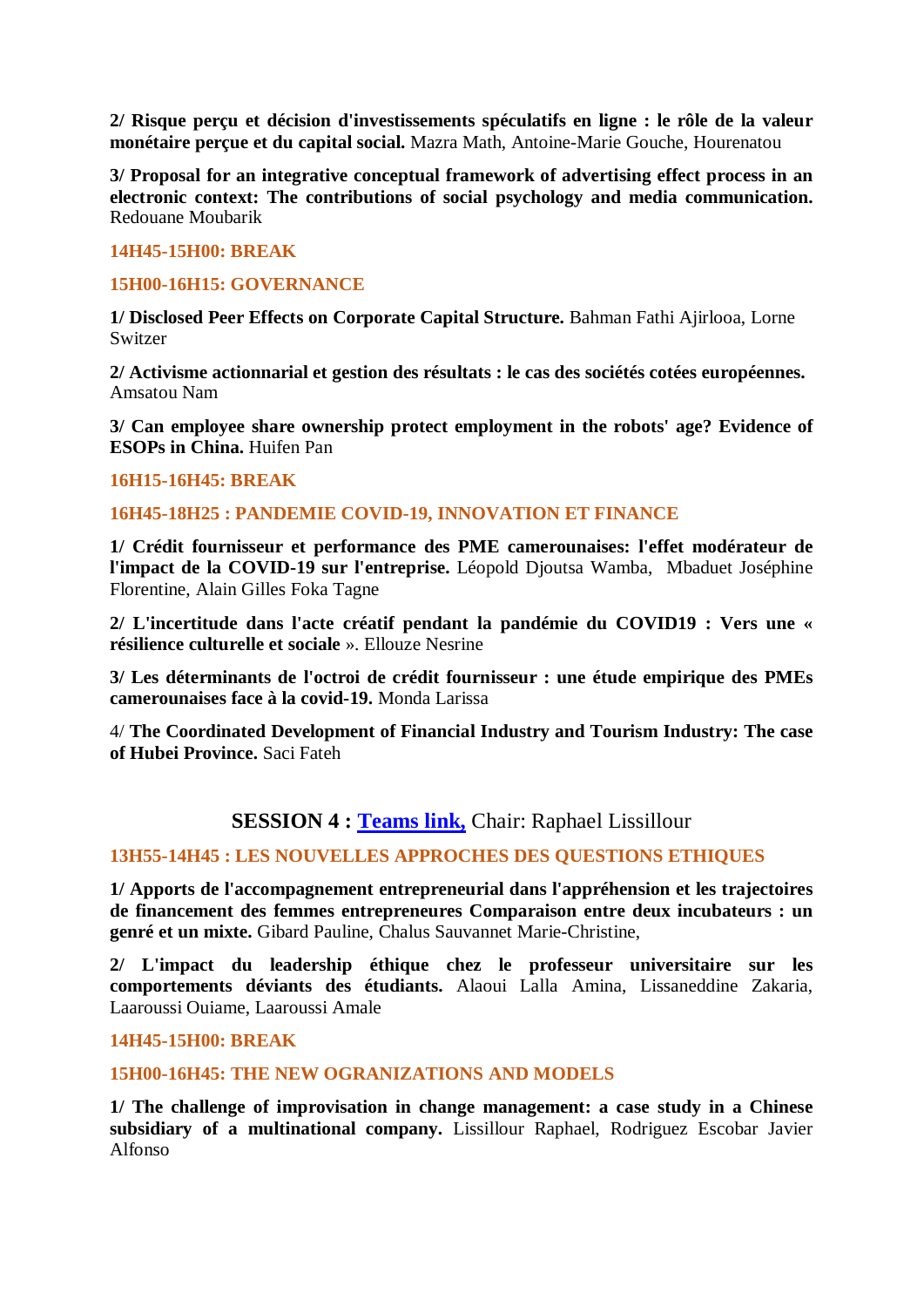**2/ Bridging the gap between Model complexity and interpretability: The case of Modelagnostic variable importance measures on a Black Box global alert models.** Neelakantan Parvati, Muckley Cal

**3/ Re-Internationalization Decision-Making: International New Ventures with Highly Digitalized Business Models.** Crick Dave, Crick James M

**16H15-16H45: BREAK**

**16H45-18H00 : TIC, IA ET PRISE DE DECISION**

**1/ La Digitalisation en Afrique comme accélérateur du déploiement des normes RSE.**  Elbouti Mounira, Bruna Maria Giuseppina

**2/ L'Agilité Organisationnelle, Fer De Lance De La Transformation Digitale En Temps De Crise.** Sekkat Ghita, Bami Adil

**3/ L'Innovation dans les Organisations Publiques Marocaines : vers une Approche Ouverte et Collaborative.** Otmani Ayoub

**18H25-18h40 : CLOSING - [Teams Link](https://teams.microsoft.com/l/meetup-join/19%3ameeting_MjEwOGM2ZDAtNmRjYi00MTAxLWFmZDAtNTdjYzg5MjVhMjYx%40thread.v2/0?context=%7b%22Tid%22%3a%2241de3d62-e522-457d-af39-e4a9ecf064f8%22%2c%22Oid%22%3a%226369320a-2826-4fab-ab34-9fd6f78079dd%22%7d)**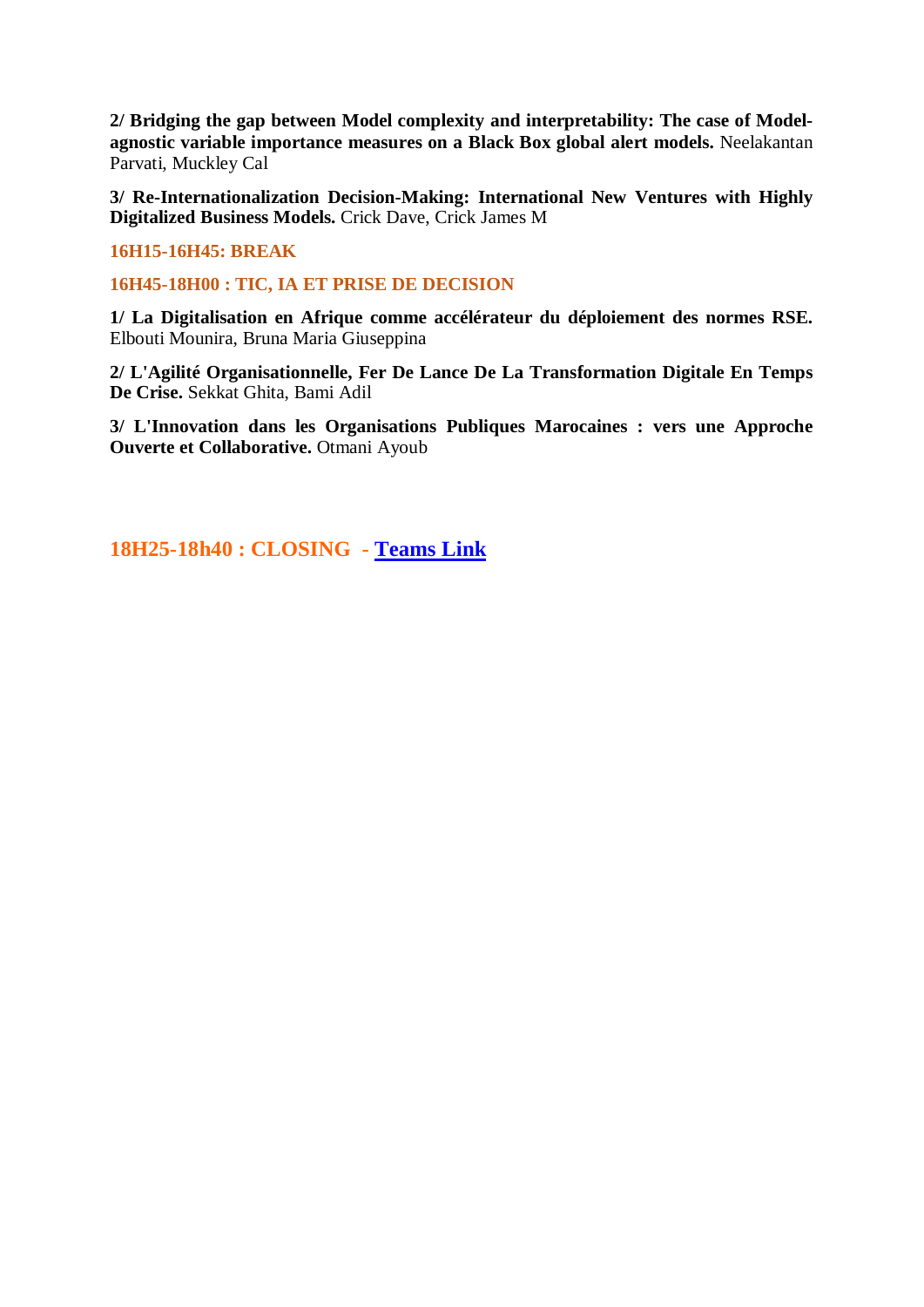### **SPECIAL SESSIONS AND SIG**

#### **S1 - ECOSYSTEMES ENTREPRENEURIAUX**

#### **PRESIDENTS DE SESSION : PROF. KARIM MESSEGHEM, UNIVERSITY OF MONTPELLIER, LABEX ENTREPRENDRE (FR) & CONSTANCE BANC, LABEX ENTREPRENDRE (FR)**

#### **LUNDI 20 DECEMBRE 2021**

Participer à la réunion Zoom <https://umontpellier-fr.zoom.us/j/91915475951> ID de réunion : 919 1547 5951

10h55-11h20 Évolution de l'Écosystème Entrepreneurial : Le sentier de dépendance écosystémique. Karim MESSEGHEM (Université de Montpellier, Laboratoire MRM) et Laurence CLOUTIER (Laboratoire MRM)

11h20-11H45 The public strategy to support circular economy: A desire to plan entrepreneurial ecosystems (EE). Nadia BOULMAKOUL (Aix Marseille Université, Université de Toulon, CERGAM), Ali GHODS (Aix Marseille Université, Université de Toulon, CERGAM) et Marcos FERASSO (Universidade Autónoma de Lisboa)

11h45-12h10 Entrepreneurial subecosystems and poverty alleviation: A complexity-based approach. Clara DOUAIHY (Université de Montpellier, Laboratoire MRM), Karim MESSEGHEM (Université de Montpellier, Laboratoire MRM) et Walid NAKARA (Montpellier Business School, Laboratoire MRM)

12h10-12h35 Organismes de formation et création d'entreprises : opportunités et limites de « Mon Compte Formation ». Thomas ROUVEURE (Université de Lyon, IAE Lyon School of Management, centre de recherche ISEOR, MAGELLAN) et Fabio SALIBA (Université de Lyon, IAE Lyon School of Management, centre de recherche ISEOR, MAGELLAN)

#### **12h35-13h30 Déjeuner**

13h30-13h55 La légitimité écosystémique entrepreneuriale : le cas des accélérateurs corporate. Constance BANC (Université de Montpellier, Laboratoire MRM) et Karim MESSEGHEM (Université de Montpellier, Laboratoire MRM)

13h55-14h20 Les réseaux de l'incubateur corporate: l'atout des startups incubées pour innover au sein de l'écosystème entrepreneurial. Mélanie ROUX (Aix Marseille Université)

14h20-14h45 À la recherche d'un référentiel commun et d'une mesure du succès au sein des écosystèmes startup régionaux. Valérie GRANDBOIS (Université de Sherbrooke), Rosanna SCHROPP (Université du Québec à Montréal) et Monica SIMIONATO (Université du Québec à Trois-Rivières)

14h45-15h Break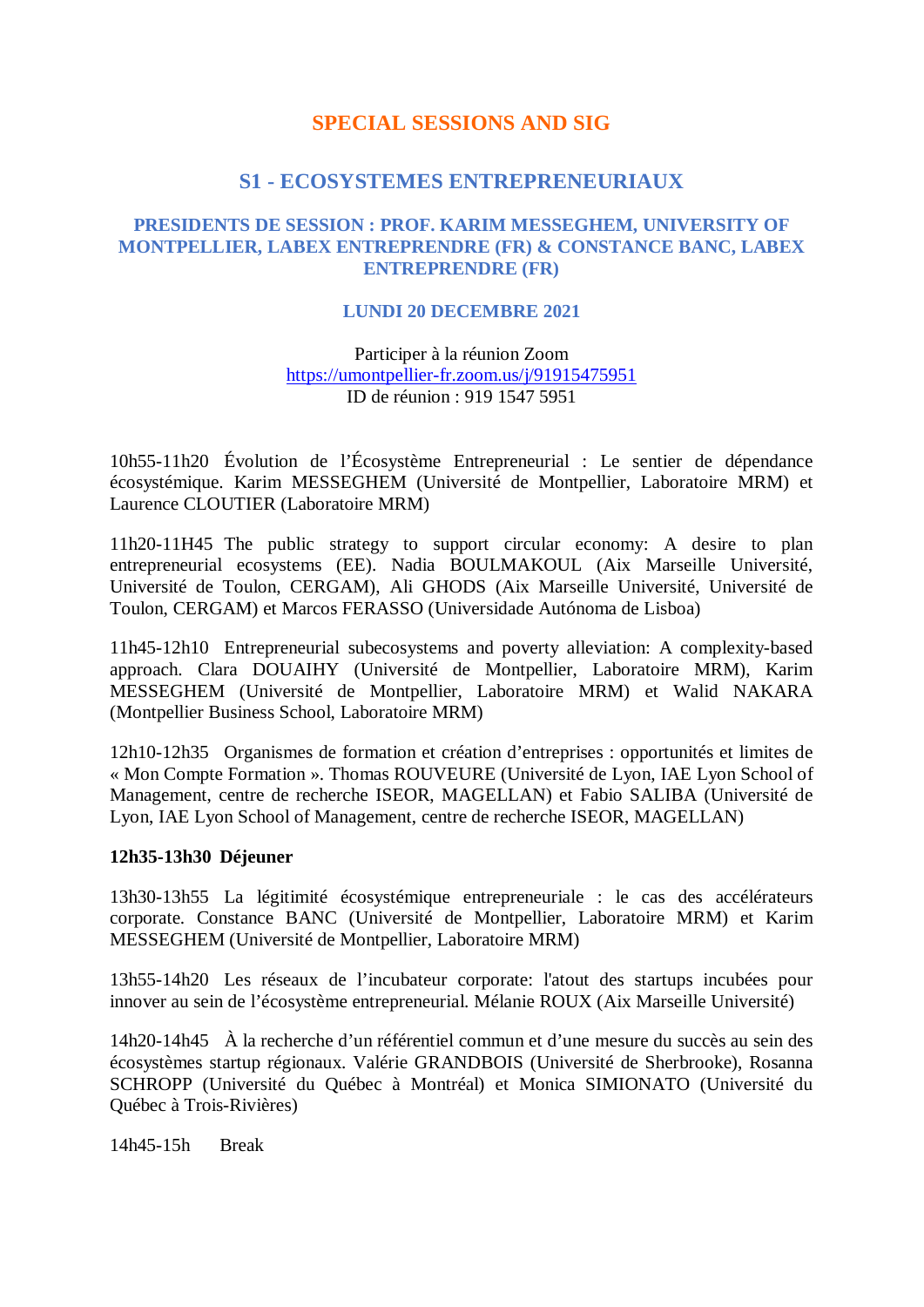#### **15H-16H00 KEYNOTE SPEECH BY PROF. DAVID B. AUDRETSCH, INDIANA UNIVERSITY: "ENTREPRENEURSHIP IN THE DIGITAL ERA"**

#### 16h00-16h15 Break

16h15-16h40 Écosystème entrepreneurial et digitalisation. Tinasoa RAZAFINDRAZAKA (Institut de Recherche sur les PME, Université du Québec à Trois-Rivières), Étienne ST-JEAN (Institut de Recherche sur les PME, Université du Québec à Trois-Rivières) et Claudine RATSIMBAZAFY (Institut National des Sciences Comptables et de l'Administration d'Entreprises)

16h40-17h05 Performance and survivorship of incubated firms in the digital start-ups ecosystem: the role of incubation process and trust relationships. Sandrine CUEILLE (LIREM (ECM Team), Université Pau-Pays de l'Adour, E2S-UPPA), Miloud GAMRA (LIREM (ECM Team), Université Pau-Pays de l'Adour, E2S-UPPA) et Gilles RECASENS (LIREM (ECM Team), Université Pau-Pays de l'Adour, E2S-UPPA)

17h05-17h30 Complémentarité entre outils numériques et proximité physique : Quels impacts sur la dynamique relationnelle d'un écosystème entrepreneurial ? Abel MENSAH (Université Caen Normandie, Laboratoire NIMEC, IAE de Caen) et Magali MALHERBE (Université Caen Normandie, Laboratoire NIMEC, IAE de Caen).

17h30-17h55 Écosystème entrepreneurial : proposition théorique d'une méthodologie d'optimisation de gestion des réseaux online et offline avec le cas des étudiants entrepreneurs. Patrice SCHOCH (Centre de Recherche en Economie et Management - UMR 6211) et Karine LE RUDULIER (Institut de l'Ouest – Droit et Europe – UMR CNRS 6262)

# **SIG2 - TOWARDS BUSINESS MODEL INNOVATION FOR A CIRCULAR ECONOMY**

#### **SIG CHAIR: PROF. PETR HAJEK, UNIVERSITY OF PARDUBICE (CZ)**

# **MONDAY 20ST DECEMBER (PARIS TIME, UTC + 1): [Teams link](https://teams.microsoft.com/l/meetup-join/19%3ameeting_NGVkYjkxY2EtMzdkMi00MGZiLWE3YzktZTUxNzgyNTM1Njhl%40thread.v2/0?context=%7b%22Tid%22%3a%2241de3d62-e522-457d-af39-e4a9ecf064f8%22%2c%22Oid%22%3a%2253a7f183-c631-43e1-9568-65640adbad3b%22%7d)**

16h15-16h40 Innovative analysis of public services in Morocco: The 5W1H framework. Hanane BENADDI (Université Ibn Tofail).

16h40-17h05 Determinants of business models innovation based on the principles of circular economy. Raymond DARFO-ODURO (Faculty of Economics and Administration, University of Pardubice), Jan STEJSKAL (Faculty of Economics and Administration, University of Pardubice).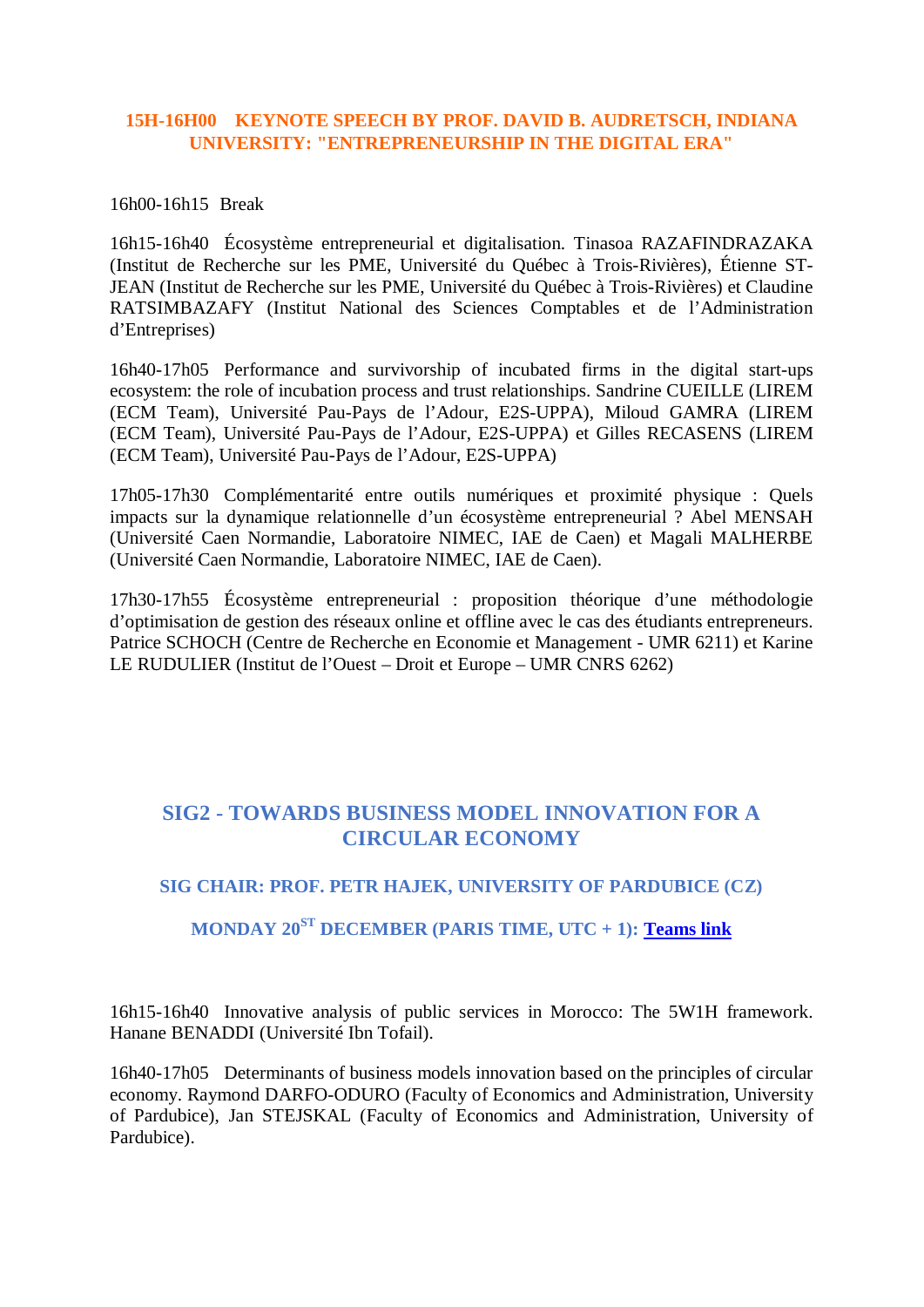17h05-17h30 Innovation policy as a driver of firm environmental awareness. Yee Yee SEIN (Faculty of Economics and Administration, University of Pardubice), Viktor PROKOP (Faculty of Economics and Administration, University of Pardubice) .

17h30-17h50 Break

17h50-18h15 Orchestrating and managing circular economy ecosystems. Solomon GYAMFI (Faculty of Economics and Administration, University of Pardubice), Emmanuel Ebo ARTHUR (Faculty of Economics and Administration, University of Pardubice).

18h15-18h40 Where does circular economy stand in a smart city assessment framework? Abdelrahman YOUSSEF (Faculty of Economics and Administration, University of Pardubice), Petr HAJEK (Faculty of Economics and Administration, University of Pardubice).

18h40-19h05 Beer revolution and circular evolution. Glass beer bottles reuse – Case of Poland. Piotr PACHURA (Częstochowa University of Technology).

# **SIG 3 - MEDIATIONS CULTURELLES ET MARCHANDES : DES LIAISONS NUMERIQUES DANGEREUSES ?**

#### **PRESIDENTS DE SESSION : PROF. FRÉDÉRIC AUBRUN, INSEEC (FR) & PROF. MARIE-NATHALIE JAUFFRET, INTERNATIONAL UNIVERSITY OF MONACO (MC)**

**SIG Related to the following call for papers:** Aubrun, F. & Jauffret, MN. (2021), Special issue on Médiations culturelles et marchandes: des liaisons numériques dangereuses? French Journal For Media Research.

#### **LUNDI 20 DECEMBRE 2021: [Teams link](https://teams.microsoft.com/l/meetup-join/19%3ameeting_YmQyOGU4NjktZDI0Ny00Y2EzLTk4ZGItNzE5MTdhODhlNzc1%40thread.v2/0?context=%7b%22Tid%22%3a%22a2697119-66c5-4126-9991-b0a8d15d367f%22%2c%22Oid%22%3a%2274723731-47b5-465c-b0a8-51147b65a505%22%7d)**

9h35-10h00 Intro SIG 3

10h00-10h25 Invités SIG 3

10h25-10h55 Break

10h55-11h20 Axis 1, Frédéric AUBRUN : « La publicité à l'ère du numérique: synthèse des travaux sur le HuffPost »

11h20-11h45 Axis 2, Marie-Nathalie JAUFFRET CERVETTI & Alessio CASTELLO : « Un entrepreneur d'un nouveau genre: le personnage biodigital »

11h45-12h10 Axis 2, Hannele KAUPPINEN-RAISANEN, Hélène CRISTINI & Marie-Nathalie JAUFFRET : « Digital noise versus silence: exploring consumer research for inner well-being »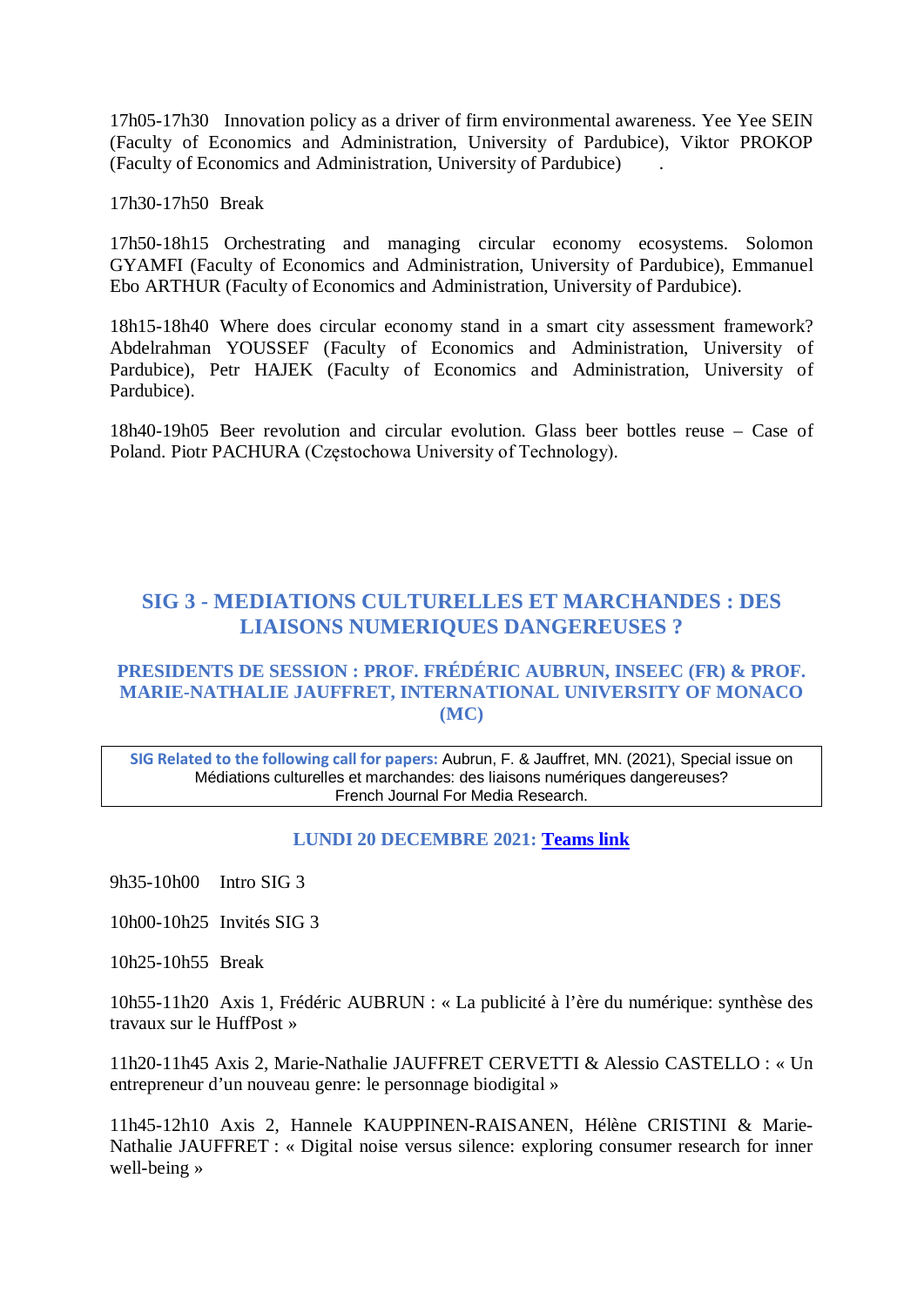12h10-13h30 Déjeuner

13h30-13h55 Axis 2, Salma TRABELSI : « Le non-fungible token entre risque et challenge: une nouvelle approche de l'art digital »

13h55-14h20 Axis 3, Barbara SZAFRAJZEN : « Questionner la valorisation du territoire à travers la numérisation du tourisme expérientiel »

14h20-14h45 Discussion SIG 3

14h45-15h Break

#### **15H-16H00 KEYNOTE SPEECH BY PROF. DAVID B. AUDRETSCH, INDIANA UNIVERSITY: "ENTREPRENEURSHIP IN THE DIGITAL ERA"**

16h00-16h15 Break

16h15-16h40 Conclusion SIG 3 et perspectives

# **SIG4 - DIGITAL TRANSFORMATION'S IMPACT ON FINANCE, ADMINISTRATION AND ACCOUNTING PROFESSIONALS**

#### **SIG CHAIR: FABIO JAMES PETANI (INSEEC LYON), RESEARCH CHAIR ON DIGITAL INNOVATION, DATA SCIENCE AND ARTIFICIAL INTELLIGENCE (PARTNERS: CEGID SA ET ESKER SA)**

**SIG Related to the following call for papers:** Petani, F.J., Ramirez, C. & Gendron, Y. (2021). Special issue on Digitalization, work, and professions. *Critical Perspectives on Accounting* <https://www.sciencedirect.com/science/article/pii/S1045235421000733?via%3Dihub>

#### **MONDAY 20 DECEMBER 2021, [Teams link](https://teams.microsoft.com/l/meetup-join/19%3ameeting_Zjg4MzU3MjEtMjVjYi00Yzg3LWEyY2UtNTdjZThmMjA4ZDEy%40thread.v2/0?context=%7b%22Tid%22%3a%221eb34f73-38dd-42db-98db-53b54e749d52%22%2c%22Oid%22%3a%221cadae85-ed9d-4119-94ea-08f4ab791f68%22%7d)**

- **9h10-9h35** Client use of blockchain technology: its impact on the boundaries of audit work and expertise, by Mari Cadiz Dyball and Ravi Seethamraju (The University of Sydney Business School)
- **9h35-10h00** Digital calculable space: Taking another look from management accounting perspective by Erkki M. Lassila (Turku School of Economics)
- **10h25-10h55** Break
- **10h55-11h20** Lights and shadows of the professions' transhumanism in the Twilight Zone the untold story of accountancy profession by Adriana Tiron-Tudor (Babes-Bolyai University, Cluj-Napoca, Romania) and Delia Deliu (West University of Timisoara, Romania)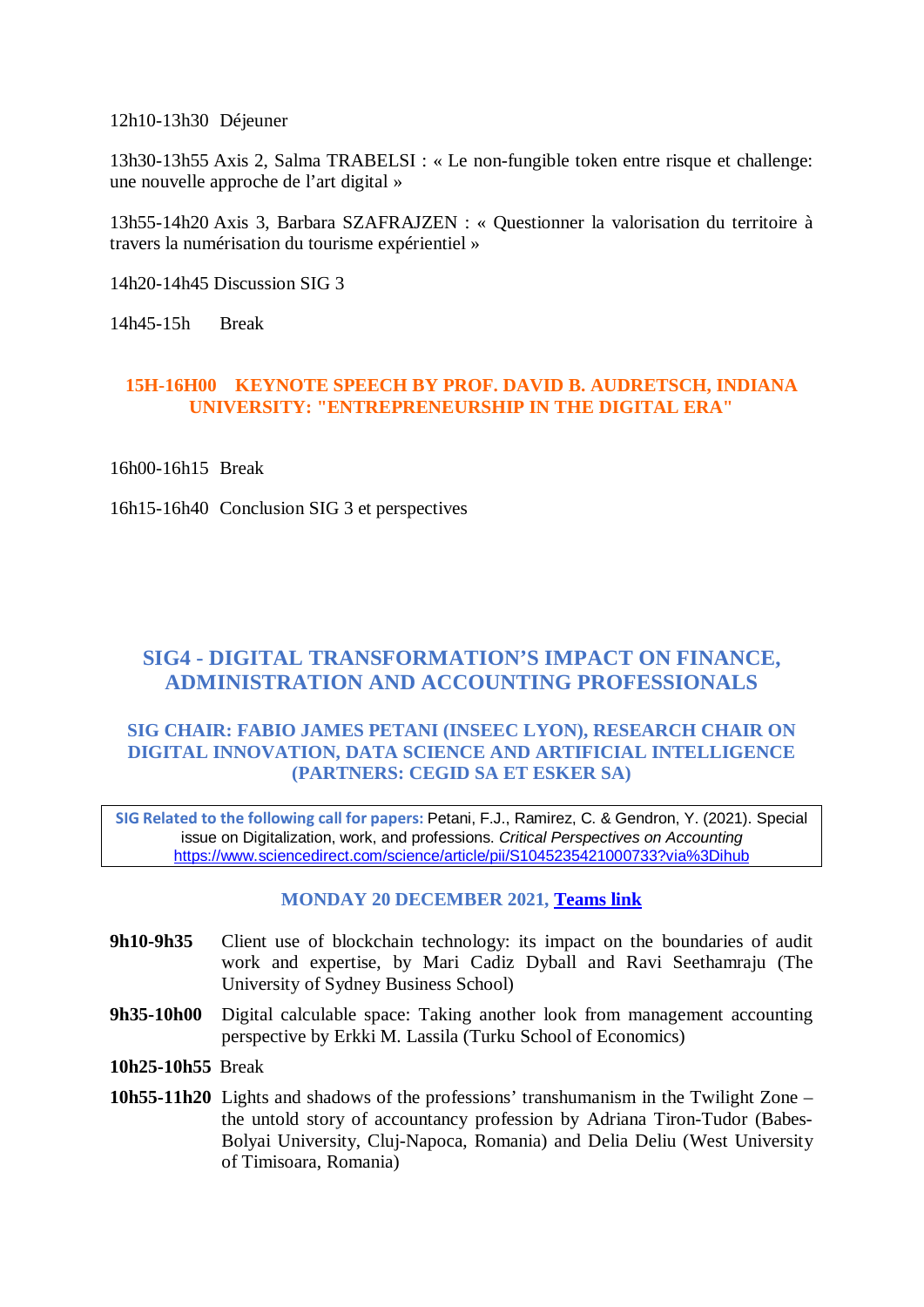- **11h20-11H45** Incremental redesign of the Accounting Profession in the context of digitalisation and Industry 4.0 by Andreea Labaditis (Babes-Bolyai University, Cluj-Napoca, Romania)
- **12h10-13h30** Lunch break
- **13h30-13h55** Understanding the Effect of Digitalisation on Auditors by Sung Hwan Chai, Brian Nicholson (Alliance Manchester Business School) and George Salijeni (Aston University)
- **13h55-14h20** Relational identities' negotiations in influence marketing by Hélène Bussy-Socrate Géraldine Paring (Paris School of Business)
- **14h45-15h** Break

#### **15H-16H00 KEYNOTE SPEECH BY PROF. DAVID B. AUDRETSCH, INDIANA UNIVERSITY: "ENTREPRENEURSHIP IN THE DIGITAL ERA"**

#### **16h00-16h15** Break

- **16h15-16h40** The Upskilled Accountant: An Examination of Accounting's Digital Transformation by Kristina C. Demek, Juliana M. Kralik and Richard D. Mautz III (University of South Florida)
- **16h40-17h05** Practice partitioning: coordinating change to work during the adoption of artificial intelligence in accounting and law professional service firms by James Faulconbridge (Lancaster University), Atif Sarwar (Liverpool Hope University) and Martin Spring (Lancaster University)

#### **TUESDAY 21 DECEMBER 2021, [Teams link](https://teams.microsoft.com/l/meetup-join/19%3ameeting_YTVkMzk1ODktOGQ3NC00ODY5LWE1ZDYtZTA0MTFiMDM2NDg4%40thread.v2/0?context=%7b%22Tid%22%3a%221eb34f73-38dd-42db-98db-53b54e749d52%22%2c%22Oid%22%3a%221cadae85-ed9d-4119-94ea-08f4ab791f68%22%7d)**

- **9h10-9h35** L'impact du digital sur l'Administration Des Ventes: entre menace de l'identité et valorisation du métier by Ishraf Zaoui (INSEEC BBA Lyon)
- **9h35-10h00** Comment la technologie a influencé l'évolution des pratiques et du rôle du directeur financier depuis les années 1980 ? by Marie Redon and Anne Jeny (Iéseg School of Management)
- **10h25-10h55** Break
- **10h55-11h20** Production and consumption of accounting information in a big data context: A case study from a Scandinavian media conglomerate by Richard Knudsen and Katarina Kaarbøe (The Norwegian School of Economics)
- **11h20-11H45** Evolution de l'audit financier par le numérique: place de l'audit IT dans une mission de commissariat aux comptes by Zoulal Elfenne (Université Jean Moulin Lyon 3)
- **12h10-13h30** Lunch break
- **13h30-13h55** Exploring the role of artificial intelligence and accounting: a comparative view between academics and practitioners by Silvana Secinaro (University of